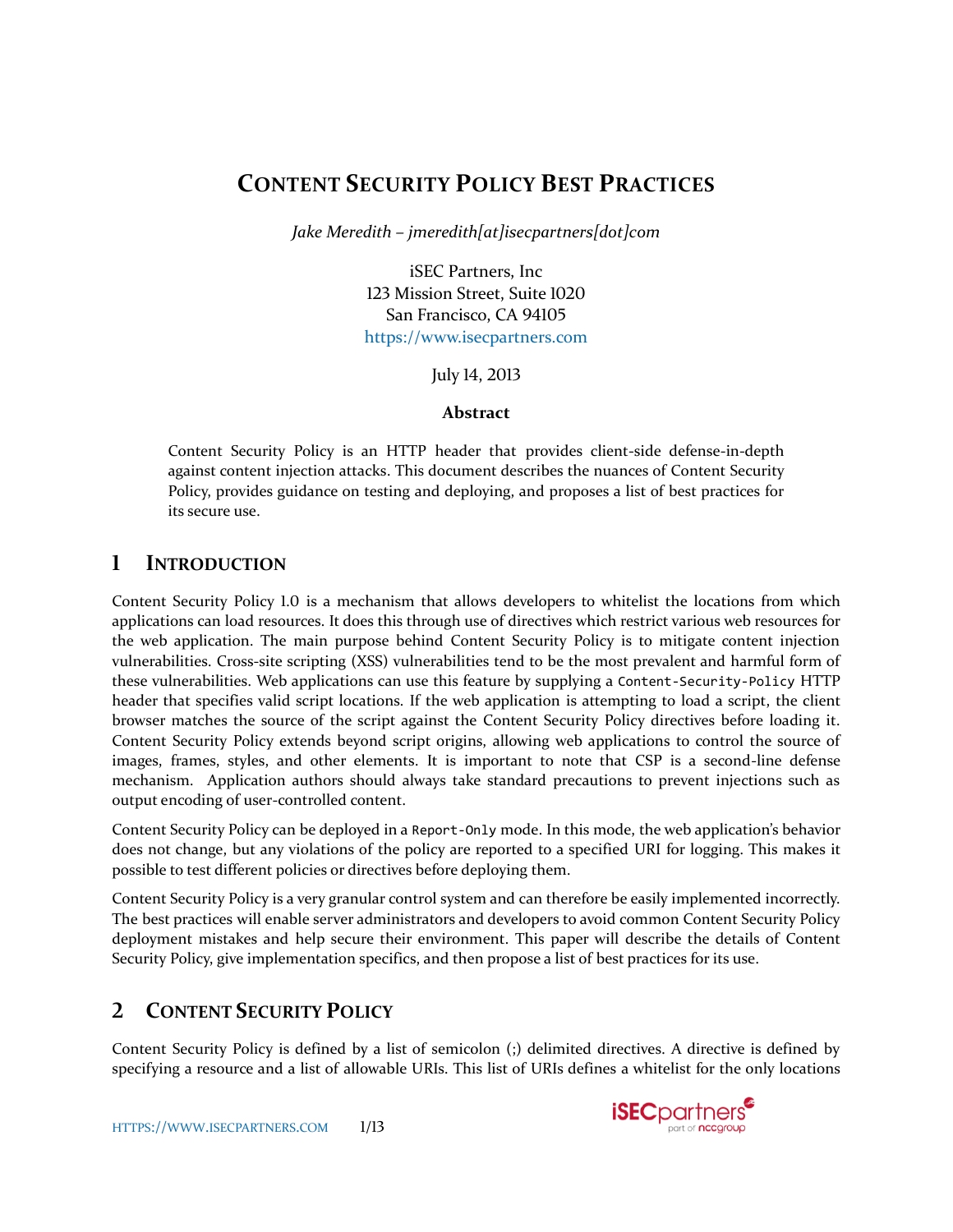from which the client browser can load resources for the page. Content Security Policy has numerous directives, schemes, and keywords that can be defined as part of the header. Since CSP is enforced by the web application client, we will end this section by summarizing how the most popular web browsers support CSP.

# **2.1 DIRECTIVES**

# **2.1.1 DEFAULT-SRC**

The default-src directive is exactly as it sounds: a directive that specifies the default rules governing resources when a resource-specific directive is not defined. If other directives (see below) are not explicitly defined, then the default-src directive will be used for that resource. A typical policy using this directive would be:

```
Content-Security-Policy: default-src 'self'
```
This policy contains one directive, default-src, which permits all resources to be loaded only from the applications own origin, see section [2.13.1](#page-4-0) for details on the keyword self.

If any resource- specific directive is defined in the Content-Security-Policy header after the default-src, that directive will overwrite the default-src directive for that particular resource completely. The following example demonstrates this behavior:

Content-Security-Policy: default-src 'none'; script-src js.csp.com;

The default-src directive specifies that no resources are permitted; see section [2.13.2](#page-5-0) for details on the keyword none. The subsequent script-src directive overwrites the default-src directive for script resources, such as JavaScript. The end result of this directive would allow the web application to load scripts from js.csp.com and forbid all other resources.

# **2.1.2 SCRIPT-SRC**

The script-src directive controls the allowable locations from where an application is allowed to load scripts. This directive may be given multiple sources separated by a space as permitted locations. A simple policy using this directive would be:

```
Content-Security-Policy: default-src 'self'; script-src scripts.csp.com
```
This policy permits the client browser to load scripts from script.csp.com and all other resources from the host domain.

There are a two other directives that can apply to script-src control on script source locations: unsafeinline and unsafe-eval. The unsafe-inline directive instructs the browser to execute inline scripts. The unsafe-eval directive allows the browser to execute certain JavaScript functions otherwise disallowed by Content Security Policy. These directives exist in order to facilitate adoption of Content Security Policy. The removal of inline scripts and unsafe methods is a non-trivial task detailed in section [3.1.2](#page-6-0) and [3.1.3,](#page-8-0) so these directives allow more applications to begin using and benefitting from Content Security Policy before they can be completely stripped of inline scripts or unsafe methods. An example of their basic use is:

```
Content-Security-Policy: default-src 'self'; script-src scripts.csp.com 'unsafe-inline' 
'unsafe-eval'
```
This policy would have the same effect as the previous policy except that inline scripts would be allowed and the client browser would not prohibit the dangerous JavaScript methods, such as eval and Funtion.The

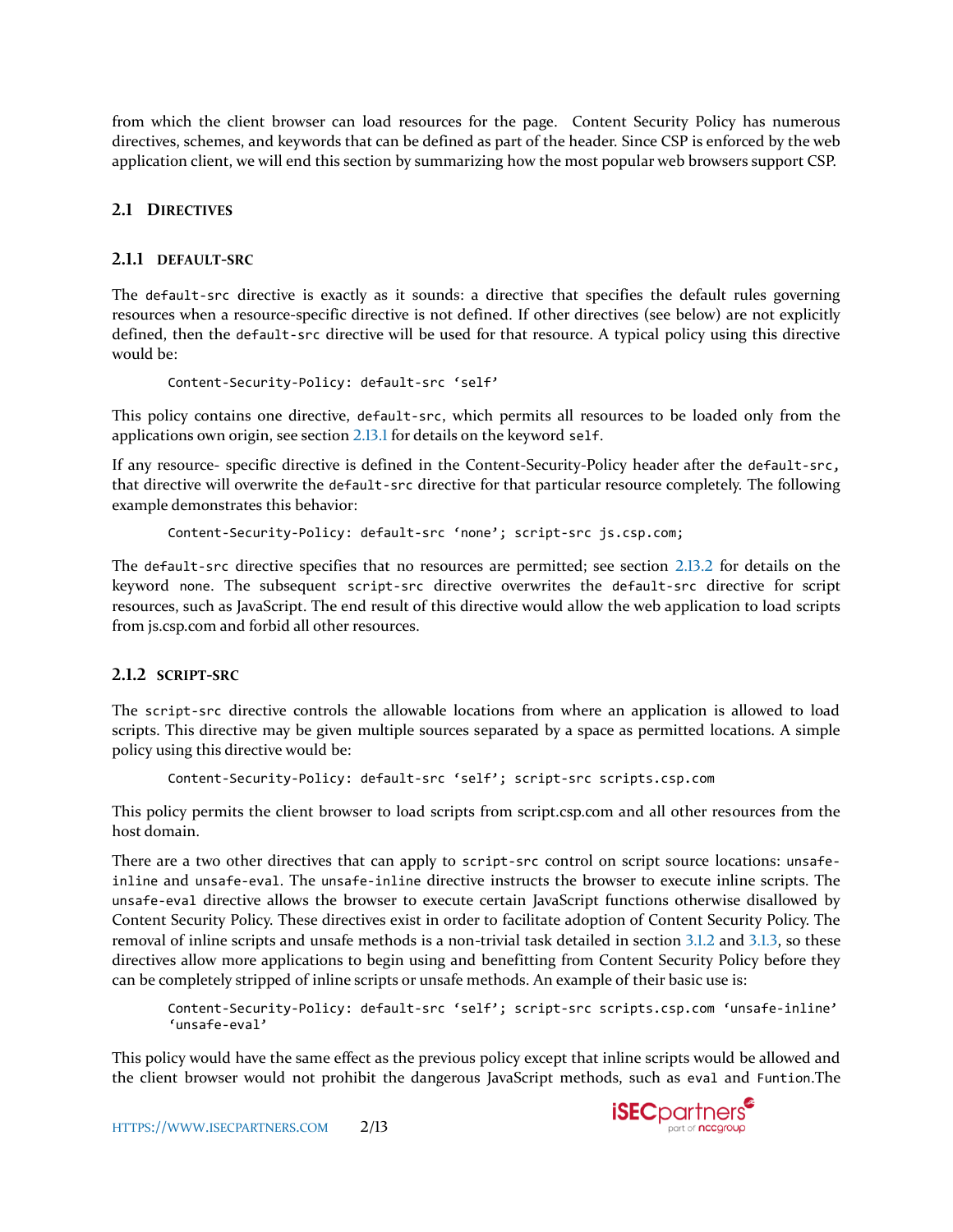unsafe-inline and unsafe-eval directives have to be applied to either a script-src or default-src directive in order to provide functionality. The inclusion of these directives limits the effectiveness of preventing Cross-site Scripting.

# **2.1.3 OBJECT-SRC**

The security model of the most common plugins allows full DOM access, so restricting object resources is as important to preventing content injection as restricting script resources. The object-src directive controls the source locations of embedded elements, applets, and plugins. This directive may be given a list of sources from which to load object resources. A simple policy using this directive would be:

Content-Security-Policy: default-src 'none'; object-src plugins.csp.com

This policy begins by specifying a default policy where no resources are allowed. The second part of the policy allows the client browser to load object data from plugins.csp.com, overwriting the default policy for this particular resource. The end result of this policy is that object data is the only permitted resource on this page and can only be loaded from plugins.csp.com.

# **2.1.4 STYLE-SRC**

The style-src directive dictates the locations from which the client browser can load stylesheets. As style, can be specified inline, Content Security Policy applies similar restrictions on style as the script-src directive does with scripts. If a web application requires inline style the policy must specify unsafe-inline. The same security concerns occur in the use of unsafe-inline for style as they do for scripts. Many web applications depend upon inline style and externalizing these styles is non-trivial, see sections [3.1.2](#page-6-0) and [3.1.3](#page-8-0) for detailed descriptions. A policy involving the style-src is:

Content-Security-Policy: default-src 'none'; style-src \*.csp.com 'unsafe-inline'

This policy first declares a default policy of none which disallows all resources. The style-src directive lists any subdomain of csp.com and specifies the allowance of inline style.

# **2.1.5 IMAGE-SRC**

The image-src directive limits the locations from which the client browser can load image resources. This directive takes a list of allowed image sources. An example of its use is:

Content-Security-Policy: default-src 'self'; image-src img.csp.com images.csp.com

This policy dictates a standard default-src directive and then specifies two valid locations for images to be loaded from.

# **2.1.6 MEDIA-SRC**

The media-src directive allows video and audio sources for the web application. A simple example of its use would be:

```
Content-Security-Policy: default-src 'none'; media-src videos.csp.com media.other.com
```
This policy only permits media sources from the two stated domains and disallows all other resources.

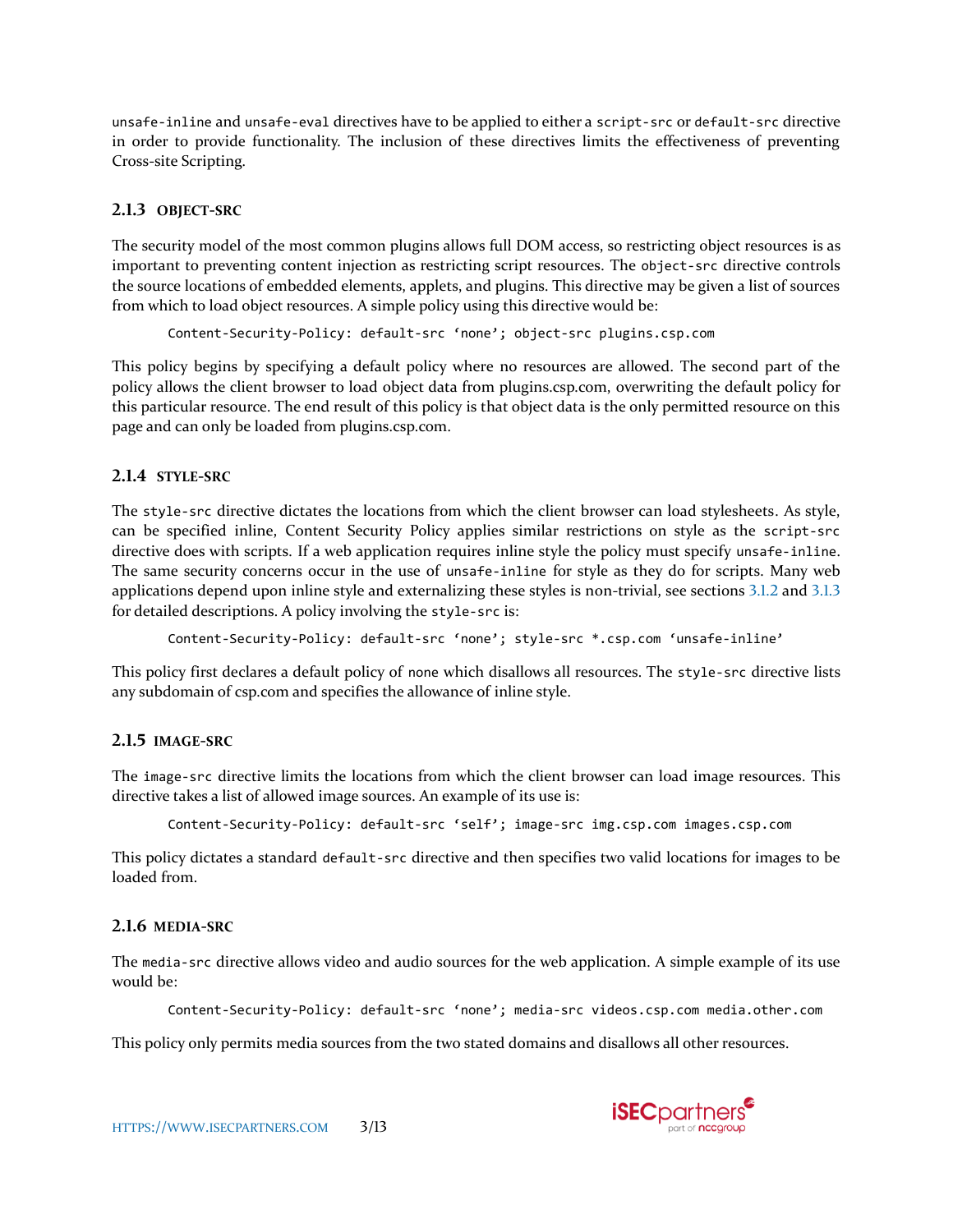#### **2.1.7 FRAME-SRC**

The frame-src directive permits frames from certain URIs to be present in the application, it does not control the ability of the application to be framed on other pages (for this look to X-Frame-Options). Many web applications use frames to bring in additional features from external sources. An example would be:

Content-Security-Policy: default-src 'self'; frame-src youtube.com

This directive would allow frames from youtube.com but all other resources would have to come from its own origin.

#### **2.1.8 FONT-SRC**

The font-src directive controls access to font resources, such as Google Web Fonts. A simple example of its usage is:

Content-Security-Policy: default-src 'self'; font-src https://themes.googleusercontent.com;

This directive would allow fonts to come from Google Web Fonts and all other resources could be accessed only from the origin.

### **2.1.9 CONNECT-SRC**

The connect-src directive permits connections, via XML HTTP Request(XHR)/WebSockets/EventSource, to other origins. An example of this is:

Content-Security-Policy: default-src 'none'; connect-src xhr.csp.com

This directive would only allow outgoing connections (such as XHR) to xhr.csp.com and would not permit any other resources to be loaded into the application.

### **2.1.10 REPORT URI**

Content Security Policy has the ability to not only block offending resources, but also to report the offense to the server through the use of a report-uri directive. To use the report-uri directive, simply add the directive to the end of the policy followed by location for the reports to go:

```
Content-Security-Policy: default-src 'self'; script-src js.csp.com; report-uri 
reports.csp.com/cspReport.cgi
```
The violation reports will be sent via POST as a JSON blob that will look like this:

```
{
       "csp-report": {
               "document-uri": "http://csp.com/index.html",
               "referrer": "http://notorigin.com",
               "blocked-uri": "http://notorigin.com/attack.js",
               "violated directive": "script-src 'none'" ,
              "original-policy": "default-src 'self'; script-src 'none'; report-uri 
               /uri_parser"
       }
}
```
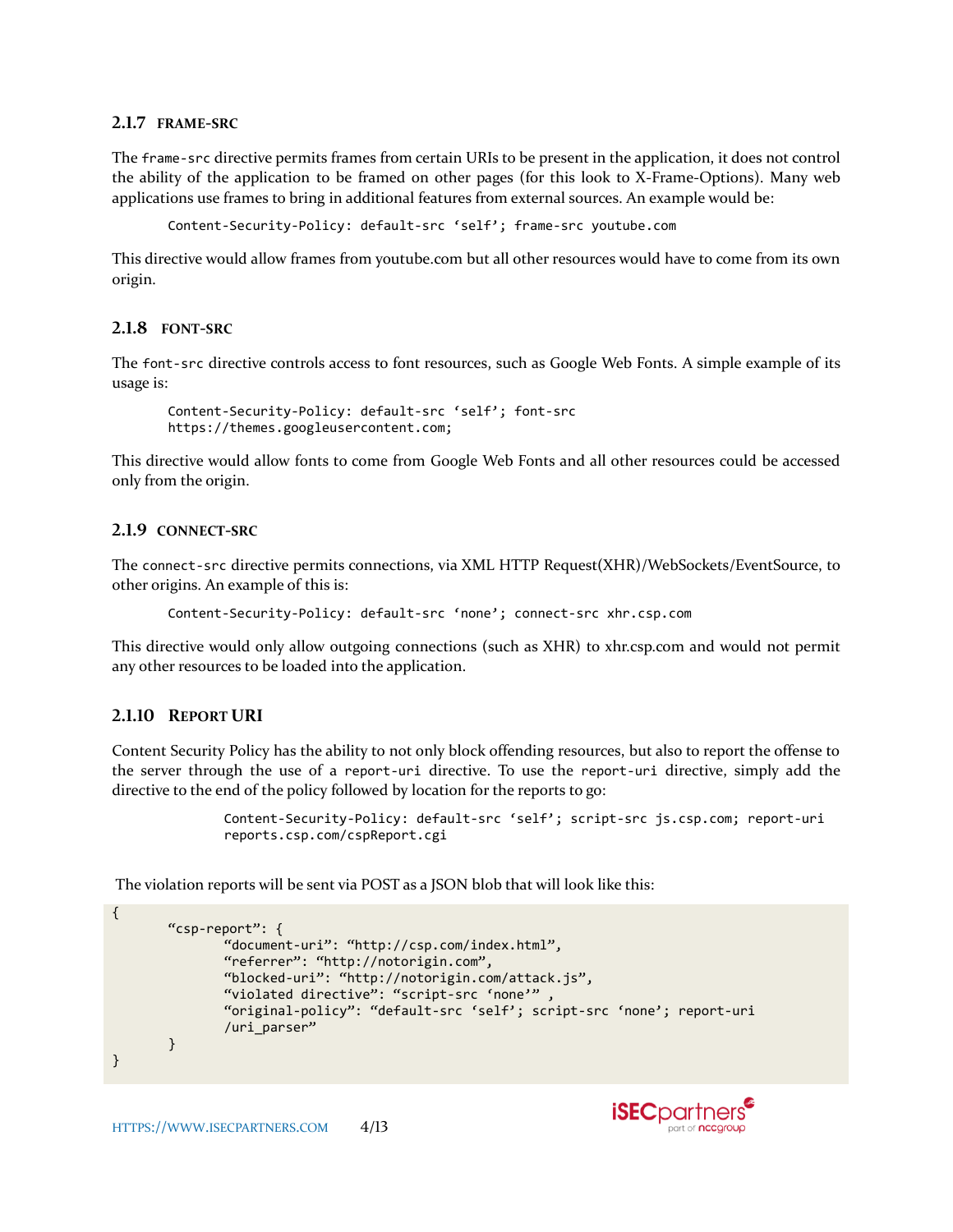### Table 1 report-uri

The parts of the JSON blob are fairly self-explanatory and give a lot of information about the violation.

### **2.1.11 SANDBOX**

When the sandbox directive is used, the browser will treat the page as though it were loaded into an iframe with the sandbox attribute. This will effectively remove this frame from associating with the main application in terms of the Same Origin Policy. This will prevent the page from performing certain actions, such as submitting forms and many others. This attribute is best applied to pages that contain untrusted content and those which do not need to submit information.

The sandbox directive has several keywords to alter its restrictions. If the sandbox directive is stated without any additional values:

Content-Security-Policy: sandbox

The header will enforce a Same Origin Policy, prevent popups, and prevent plugin and script execution on the associated page. All of these restrictions can be removed by adding additional parameters to the directive. The additional parameters are: allow-forms, allow-same-origin, allow-scripts, and allow-top-navigation. Each of these values can be added to the sandbox attribute in order to fit an application's needs. An example of the use of sandbox to only restrict scripts is:

Content-Security-Policy: sandbox allow-forms allow-same-origin allow-top-navigation

### **2.2 SCHEME**

The scheme indicates a particular protocol or type of data that will be transmitted. Examples of schemes are http: or javascript:. If the scheme is added to a directive, only that type of protocol or data will be allowed to be processed for the resource. An example of using the scheme to force the use of HTTPS for all resources in a web application is:

Content-Security-Policy: default-src https:;

One pitfall to be aware of is that if the default-src has a defined scheme and then another resource specific directive is defined afterwards, it must also specify all schemes it applies to, including those already defined in default-src. An example of this is:

Content-Security-Policy: default-src https:; script-src https://partner-site.com

A mistake would be to only put partner-site.com for the script-src directive assuming that the default-src will permit only HTTPS traffic. Any resource specific directive overwrites the default-src directive for that particular resource.

### **2.3 KEYWORDS**

### <span id="page-4-0"></span>**2.3.1 SELF**

When specifying a directive there are a few keywords that can be used to simplify definitions. The self keyword aliases the origin of the application. To match self, the resource specified must be loaded from the same host, with the same protocol using the same port. For example, the application is hosted on https://csp.com with a Content Security Policy of:

Content-Security-Policy: default-src 'self';

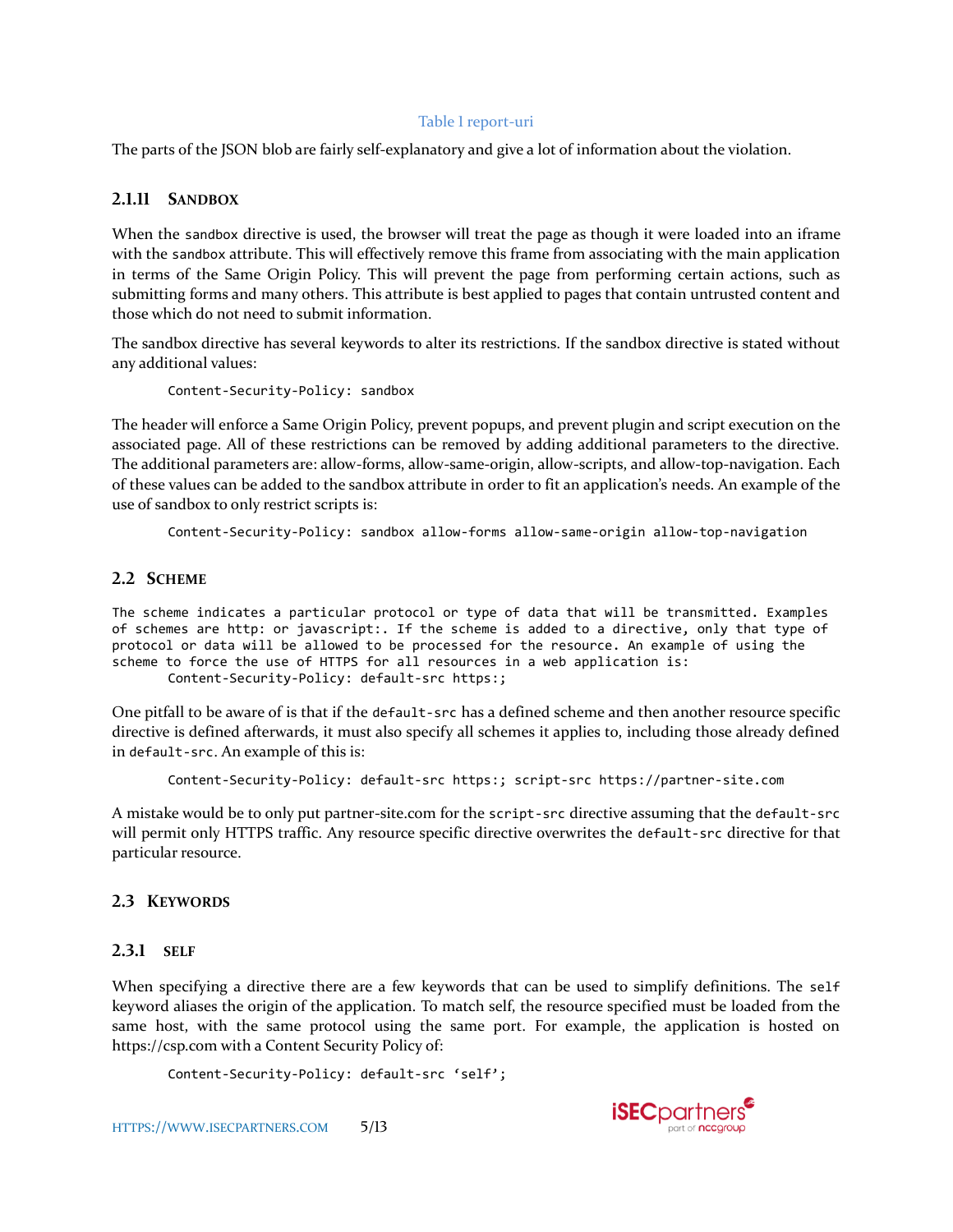This table will show whether a resource can be loaded from the specified domain according to this Content-Security-Policy header.

| URL                             | Outcome        | Reason                 |
|---------------------------------|----------------|------------------------|
| https://csp.com/test.js         | <b>Success</b> | Same protocol and host |
| https://csp.com/dir/test.js     | <b>Success</b> | Same protocol and host |
| http://csp.com/test.js          | Failure        | Different protocol     |
| https://test.csp.com/test.js    | Failure        | Different host         |
| https://www.csp.com/dir/test.js | Failure        | Different host         |
| https://csp.com:8443/test.js    | Failure        | Different port         |

Table 2 Same Origin

# <span id="page-5-0"></span>**2.3.2 NONE**

The none keyword defines no sources are allowed in the application. This keyword can be an effective way to begin a default-src directive in a Content-Security-Policy header. It sets a restrictive policy that disallows all resources by default, making permitted resources explicit. Example:

Content-Security-Policy: default-src 'none'

This header prevents any resources from being loaded.

# **2.4 BROWSER SUPPORT**

Since CSP is still in a draft mode, there is no standardized HTTP header name yet and implementation varies between web browsers. The following table summarizes CSP support offered by the most popular web browsers at time of writing

| <b>Browser</b>            | Header Name                   | Fully<br>supported<br>since version | Features supported           |
|---------------------------|-------------------------------|-------------------------------------|------------------------------|
| Firefox                   | Content-Security-<br>Policy   | 23.0                                | All                          |
| Chrome                    | Content-Security-<br>Policy   | 25.0                                | All                          |
| IE                        | X-Content-<br>Security-Policy | Not fully supported                 | directive<br>sandbox<br>only |
| Safari                    | X-Webkit-CSP                  | 6.0                                 | All                          |
| Opera                     | Content-Security-<br>Policy   | 15.0                                | All                          |
| Android Browser           | Not Supported                 | N/A                                 | None                         |
| iOS Safari                | X-Webkit-CSP                  | 6.0                                 | All                          |
| <b>Blackberry Browser</b> | Not Supported                 | N/A                                 | None                         |

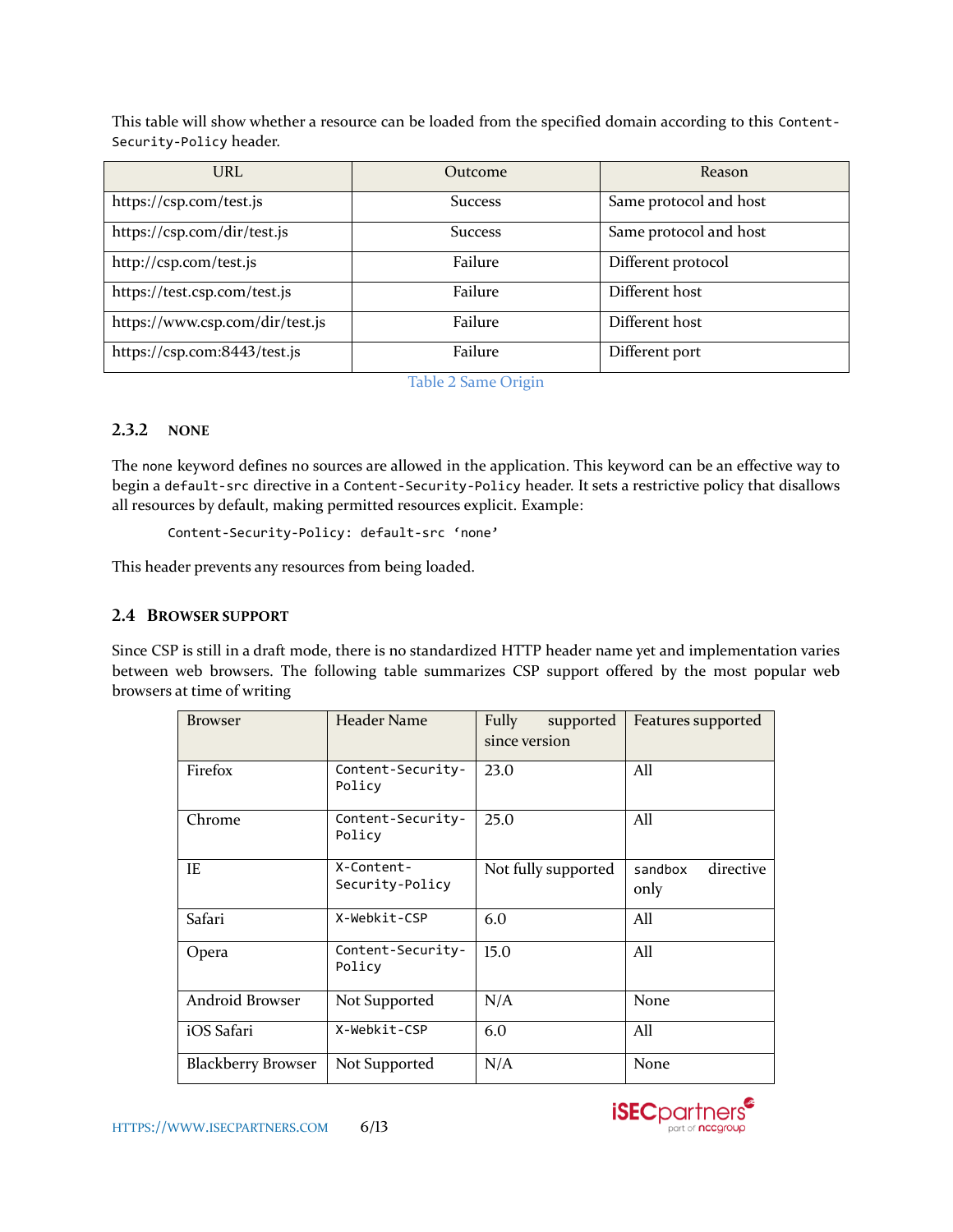### Table 3 Browser Support

For readability purposes, the examples provided document only set the Content-Security-Policy header. When implementing CSP in web applications the recommendation is to currently use only the standard header. Using the prefixed header can be useful if the application is specifically targeting the sandbox directive in IE. Behavior with the prefixed header could be unintended because of its different syntax and different behavior in Firefox.

# **3 IMPLEMENTING CONTENT SECURITY POLICY**

Implementing Content Security Policy should be done in steps. The first step towards full implementation will be to find out exactly what resources the current web application is loading. The most convenient way to do this will be to deploy CSP in the report only mode, using the Content-Security-Policy-Report-Only header.

# **3.1.1 CONTENT-SECURITY-POLICY-REPORT-ONLY**

Content Security Policy comes with a handy HTTP header called Content-Security-Policy-Report-Only. This header can be defined in exactly the same way as a standard Content-Security-Policy header but will only report the violations, without preventing their execution. Using the Report-Only header will not affect the behavior of the application in any way. This allows for a consequence free way of finding out how the web application will fare under various Content Security Policy configurations. In order to find out exactly what types of resources the web application is currently accessing, try creating a Content-Security-Policy-Report-Only header as:

Content-Security-Policy-Report-Only: default-src 'none'; report-uri /violation\_parser;

This will send a violation report to "/violation\_parser" for any resources the web application loads, but will not prevent those resources from loading. This particular policy will generate a report for EVERY resource the application loads, so it will create a very large amount of data.

In order to use this data, create a simple database that has a hook for the parser URI and collects all of the violations for a prescribed amount of time. Use the database to collate these reports and figure out exactly what resources the web application uses. Once the data has been collected decide for each resource that was accessed whether or not it should be allowed to be accessed. For instances, find all the scripts legitimately loaded by the application and add their location to the list of permitted script locations, using the scriptsrc. If it is evident that only scripts from a certain subdomain are being loaded, then the script-src directive should list only that subdomain as a valid location. Each resource that is to be permitted needs to have a corresponding directive in the Content Security Policy.

Once all of the data has been combed through and directives written, update the Content-Security-Policy-Report-Only header with all of the new directives. Using a similar database system, do another round of data gathering using the new header and verify that any violations coming through are expected. Repeat this process as many times as is necessary to feel confident about the Content Security Policy implementation not breaking the application's usability when converted to an enforceable header.

# <span id="page-6-0"></span>**3.1.2 PLAYING THE INLINE SCRIPT GAME**

Content Security Policy depends on having specific URI's for valid resource locations. This allows the web application to control the resources that are loaded and prevent malicious content injection. Due to inline

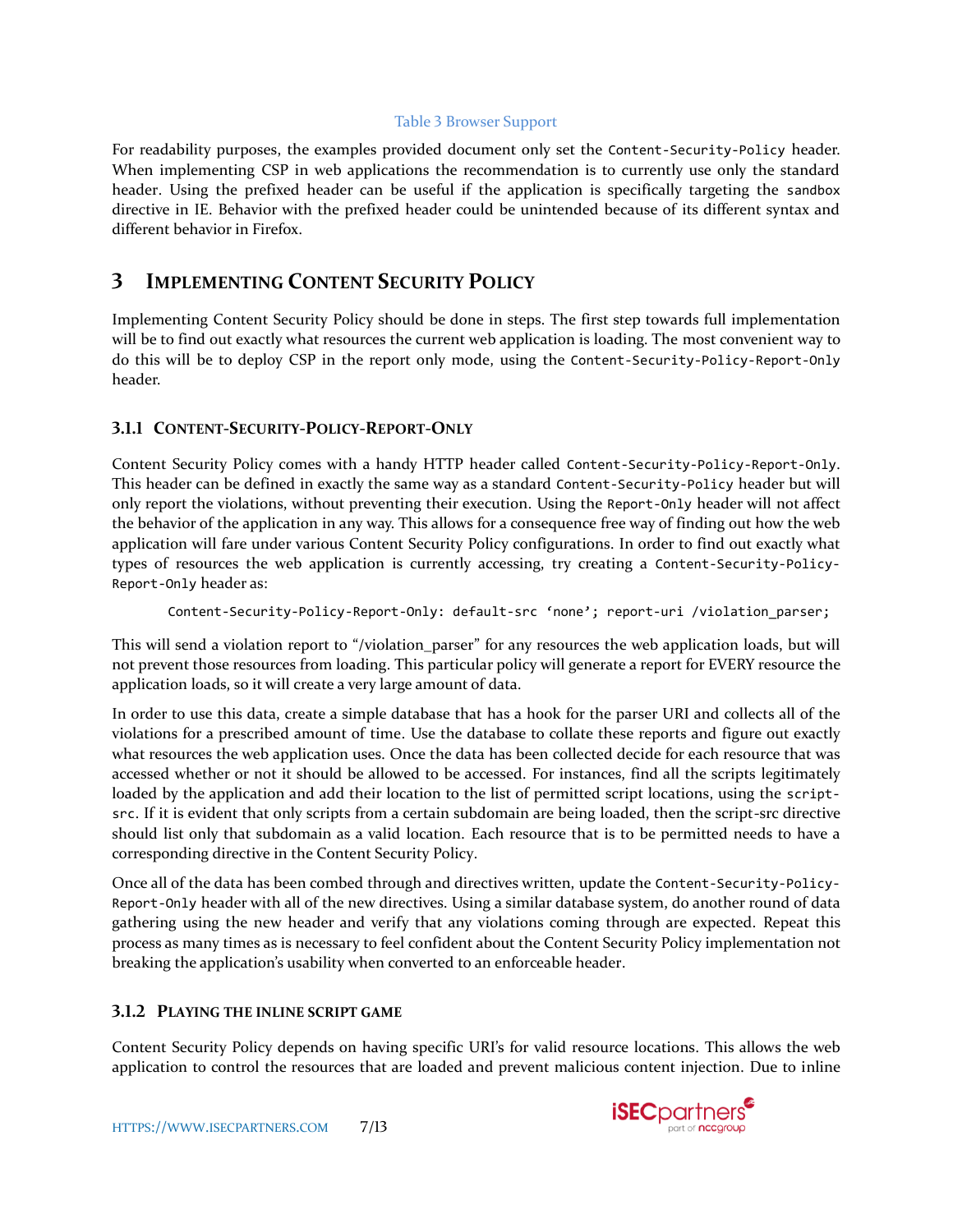scripts not having an external URI, there is no way for Content Security Policy to ensure their validity and they should not be used. All style attributes and tags must also be externalized to allow Content Security Policy to control their usage, as they can be a target of content injection as well. Removing all inline scripts and style is, in general, non-trivial.

Assume a Content-Security-Policy header of:

Content-Security-Policy: script-src 'self'

This would prevent the use of inline scripts and only allow script resource to load from the origin, csp.com. On the index page of csp.com is a small inline script:

```
<script> alert('Welcome to CSP!')</script>
```
#### index.html

This script would be flagged as a violation and will not be permitted. In order to maintain functionality this script can be externalized. Create a Javascript file called alert.js with the contents of the <script> tag inside a function

```
function welcome()
{
      alert("Welcome to CSP!");
}
```
#### alert.js

and place the file within the origin, csp.com/alert.js. On the index page of csp.com simply include the Javascript file

```
<script src='alert.js'></script>
```
#### index.html

And call the welcome() function

<script>welcome()</script>

#### index.html

Another very common use of inline scripts is the *onclick()* functionality, to externalize these the *addEventListener()* can be used. A common web application inline script such as:

```
<a href="#" onClick="alert('you clicked me')">Click Me</a>
```
#### html file

can be replaced with *addEventListener()* calls:

```
function someEvent() {
alert("you clicked me");
}
var obj = document.getElementById("someElementId");
obj.addEventListener("click", someEvent);
```
#### events.js

```
<script src='events.js'</script>
<a href="#" id="someElementId">Click Me</a>
```
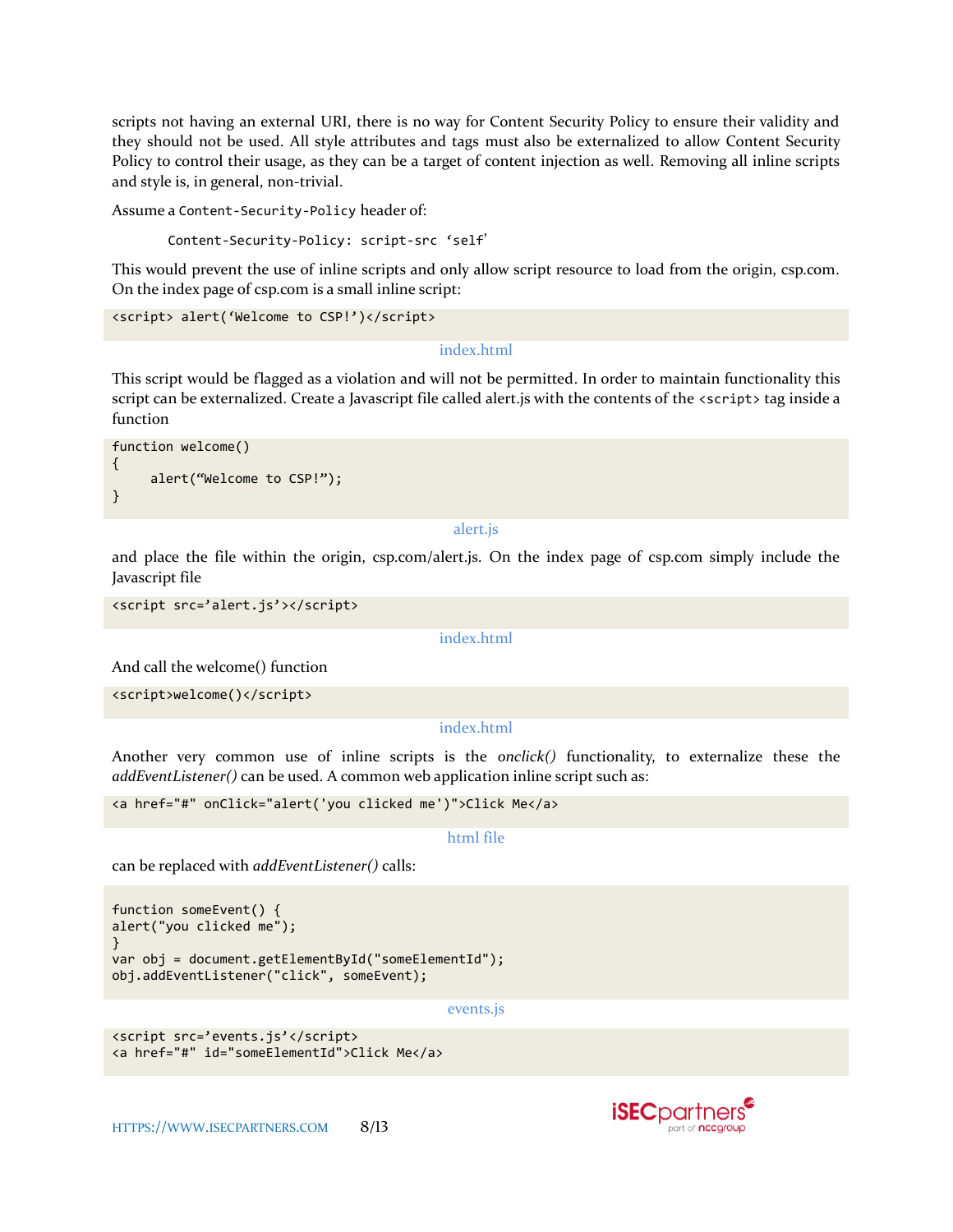### html file

The restriction on inline scripts by Content Security Policy can be avoided by including the unsafe-inline directive. This would greatly weaken Content Security Policy's power to prevent XSS but can be a simple way to use Content Security Policy without substantial upfront investment in bringing the application code into compliance with Content Security Policy. The use of unsafe-inline can allow the development team time to remove inline scripts and inline CSS while still taking advantage of the other security features offered by Content Security Policy<sup>1</sup>.

# <span id="page-8-0"></span>**3.1.3 EVALUATING YOUR FUNCTIONS**

In order to take advantage of the most secure form of Content Security Policy, several functions need to be eliminated from the code base. These functions are dangerous in that they can cause a web application to execute user input as JavaScript code:

- Javascript operator and function *eval()*
- *Function()* constructor
- *setTimeout()* method without a function as the first argument
- *setInterval()* method without a function as the first argument

The removal of these functions from an established codebase can be non-trivial. When Content-Security-Policy is defined, the former two functions will throw a security exception, while the latter will return 0. This restriction can also be avoided by including the unsafe-eval directive but would significantly weaken a lot of the protection that Content Security Policy provides. Just like the unsafe-inline directive, the unsafeeval directive could be used in the Content Security Policy declaration in order to give the development team time to convert from using the above functions.

# **3.1.4 CONVERTING TO REGULAR CONTENT SECURITY POLICY**

Once the Content-Security-Policy-Report-Only has been established and the violation reporting is happening as desired, the Content-Security-Policy header can be used without negatively affecting the application. Simply copy the approved directives from the Content-Security-Policy-Report-Only header and add them to a Content-Security-Policy header. Any violations of the directives will now be blocked.

The report-uri can either be different for the Content-Security-Policy header or the same as the Report-Only header, but it is important that the violation reports are logged. Any violations will be representative of malicious intent, mistakes in the header, or mistakes in the application code. It is important to monitor these violation reports to determine the reason.

# **3.1.5 ITERATIVE CONTENT SECURITY POLICY**

The best way to use the Content-Security-Policy-Report-Only header after the Content Security Policy has been established is to adjust and analyze the Content-Security-Policy-Report-Only header to find even more strict and secure ways to use the directives. Having a report only feature allows for testing new directives and trying out new ways to make the application more secure. For instance, a good starter header might be something as simple as:

 $\overline{\phantom{a}}$ 



<sup>&</sup>lt;sup>1</sup>[http://nmatatal.blogspot.com/2013/01/removing](http://nmatatal.blogspot.com/2013/01/removing-inline-javascript-for-csp.html)-inline-javascript-for-csp.html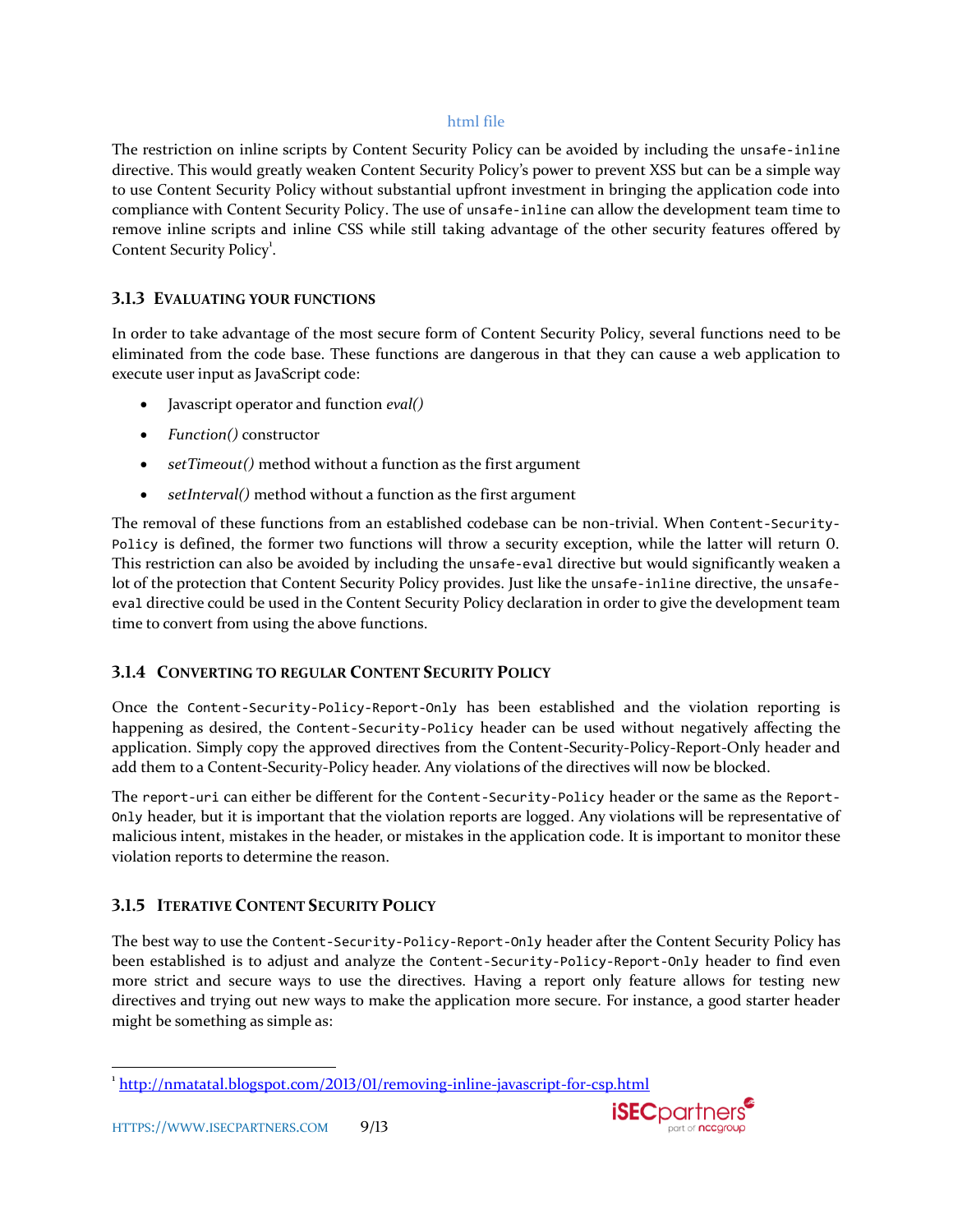Content-Security-Policy: default-src 'self' \*.csp.com unsafe-inline; report-uri '/reporting'

This will only allow resources from the application's origin and from subdomains. But if, after experimenting with the Content-Seucrity-Policy-Report-Only header, it is found that the application only loads scripts from scripts.csp.com, then a more secure policy would be:

```
Content-Security-Policy: default-src 'self' *.csp.com unsafe-inline; script-src 
scripts.csp.com unsafe-inline; report-uri '/reporting'
```
This would be the same as the previous header for all resources except scripts which can now only load from the scripts.csp.com. Now, after the development team has worked very hard to remove all inline scripts, the Content-Security-Policy-Report-Only header can be modified to be:

```
Content-Security-Policy-Report-Only: default-src 'self'; script-src scripts.csp.com; 
report-uri '/reporting'
```
This header removes the unsafe-inline directive from both the default-src and script-src directives and instructs browsers to report any violations of the more restrictive policy. After any remaining issues are corrected, the main Content-Security-Policy header can be updated to reflect the changes made to the Content-Security-Policy-Report-Only header;

```
Content-Security-Policy: default-src 'self' *.csp.com; script-src scripts.csp.com; 
report-uri 'reporting'
```
Using this process the Content-Security-Policy-Report-Only header can be used to iteratively increase the security of the web application.

# **4 BEST PRACTICES**

The best practices listed below are a list of rules to follow that would create the most secure Content Security Policy and deploying it in a disciplined fashion that doesn't break existing functionality. Not all of these are trivial, and for many legacy applications the upfront refactoring investment required to comply with these recommendations will be prohibitive. This is not a list of things all web applications **must** do, but a list of practices that web applications should work toward in order to improve their security. There are also a couple real-world examples of companies implementing Content Security Policy, [Twitter,](https://blog.twitter.com/2013/csp-rescue-leveraging-browser-security) [Github.](https://github.com/blog/1477-content-security-policy)

# **4.1 SUPPORT STANDARD CONTENT SECURITY POLICY HEADER**

A Content Security Policy helps to detect and mitigate certain types of attacks, including XSS and other injection attacks. These attacks are used for everything from data theft to site defacement or distribution of malware. Web applications should have a Content-Security-Policy header on HTTP responses. There are 3 variations of the header right now: X-WebKit-CSP, Content-Security-Policy, and X-Content-Security-Policy. Even though it would seem natural to support all headers, the behavior of the non-standard headers can vary, so it is recommended to support only the standard header unless a specific functionality is targetted.

# **4.2 AVOID THE UNSAFE-INLINE DIRECTIVE**

Content Security Policy allows the server to control the locations from which the application expects to load resources. If the unsafe-inline directive is specified then Content Security Policy has no way to control the

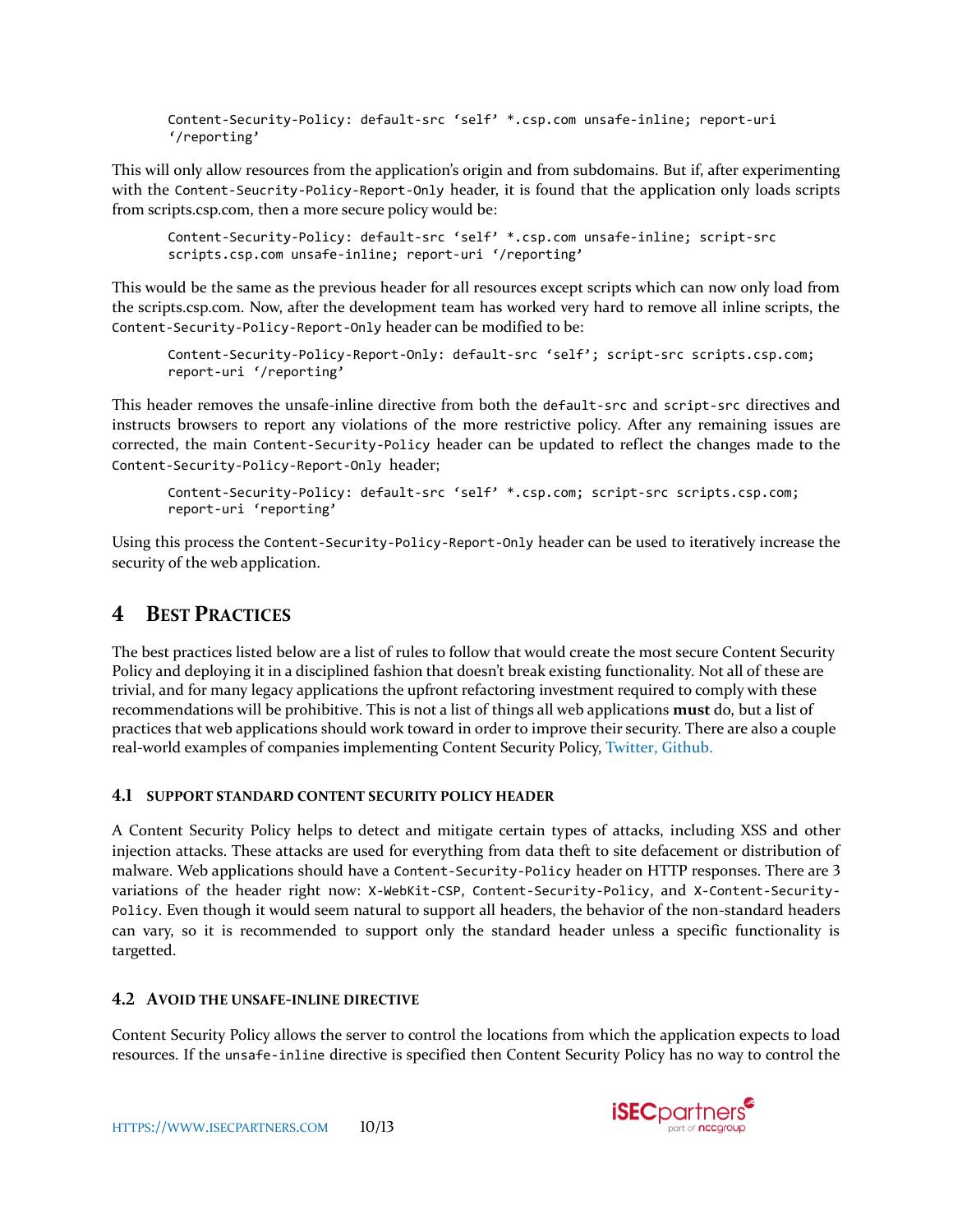injection of inline scripts. Authors should not include unsafe-inline in their Content Security Policy if they wish to protect their web application from XSS.

# **4.3 AVOID THE UNSAFE-EVAL DIRECTIVE**

Content Security Policy prevents the use of specific Javascript functions such as *eval()*, which can execute user submitted data as code. The unsafe-eval directive will disable this feature and allow the use of the unsafe functions. Adding this directive bypasses one of the most important aspects of Content Security Policy and should not be used.

# **4.4 NEVER SPECIFY A WILDCARD (\*) AS THE DEFAULT POLICY**

Content Security Policy allows wildcards through the use of '\*'. A Content Security Policy containing a bare '\*' as the default policy will not be able to mitigate the risk of script or content injection. This would be the same as not including the Content-Security-Policy header, and would provide no protection.

# **4.5 NEVER SPECIFY A WILDCARD (\*) WHEN REFERENCING TOP LEVEL DOMAINS, E.G. \*.COM**

Content Security Policy allows wildcards through the use of '\*'. The misuse of a wildcard can be very dramatic and the server could allow access to more than intended. A directive of default-src \*.com would allow anyone with a .com domain to have their content included within the application resources.

# **4.6 ALWAYS SPECIFY A DEFAULT-SRC DIRECTIVE**

There are several Content Security Policy directives that a user agent must enforce: script-src, object-src, style-src, image-src, media-src, frame-src, font-src, and connect-src. Since some of these may be unneeded or not considered, the most secure way to establish a Content Security Policy is to first set the default-src to 'self' or 'none' and then build up the other directives as needed. This will make the web application "secure by default" with additional directives serving as exceptions added in order to maintain functionality. Not supplying a default-src directive means that the application is by default insecure except where specified.

# **4.7 ALWAYS SPECIFY A REPORT-URI DIRECTIVE**

Adding a reporting URI allows the web application to log violations against the defined Content Security Policy. Without this directive, the administrators/developers have no way of detecting flaws in their web application or Content Security Policy configuration. Reporting is also very important for the initial phase of setting up Content Security Policy. Analysis of the report-uri of the Content-Security-Policy-Report-Only header can inform as to what resources are currently being loaded and from which locations. This is vital in determining the Content Security Policy for an application.

# **4.8 NO RESOURCE-SPECIFIC DIRECTIVE MAY INDUCE A LOWER SECURITY SCHEME THAN THE DEFAULT-SRC DIRECTIVE**

If a default-src directive has a defined scheme and resource-specific directives are defined after defaultsrc, the resource-specific directive must specify the same scheme or one of higher security. The resourcespecific directives, when declared after a default-src directive, will overwrite the default-src directive

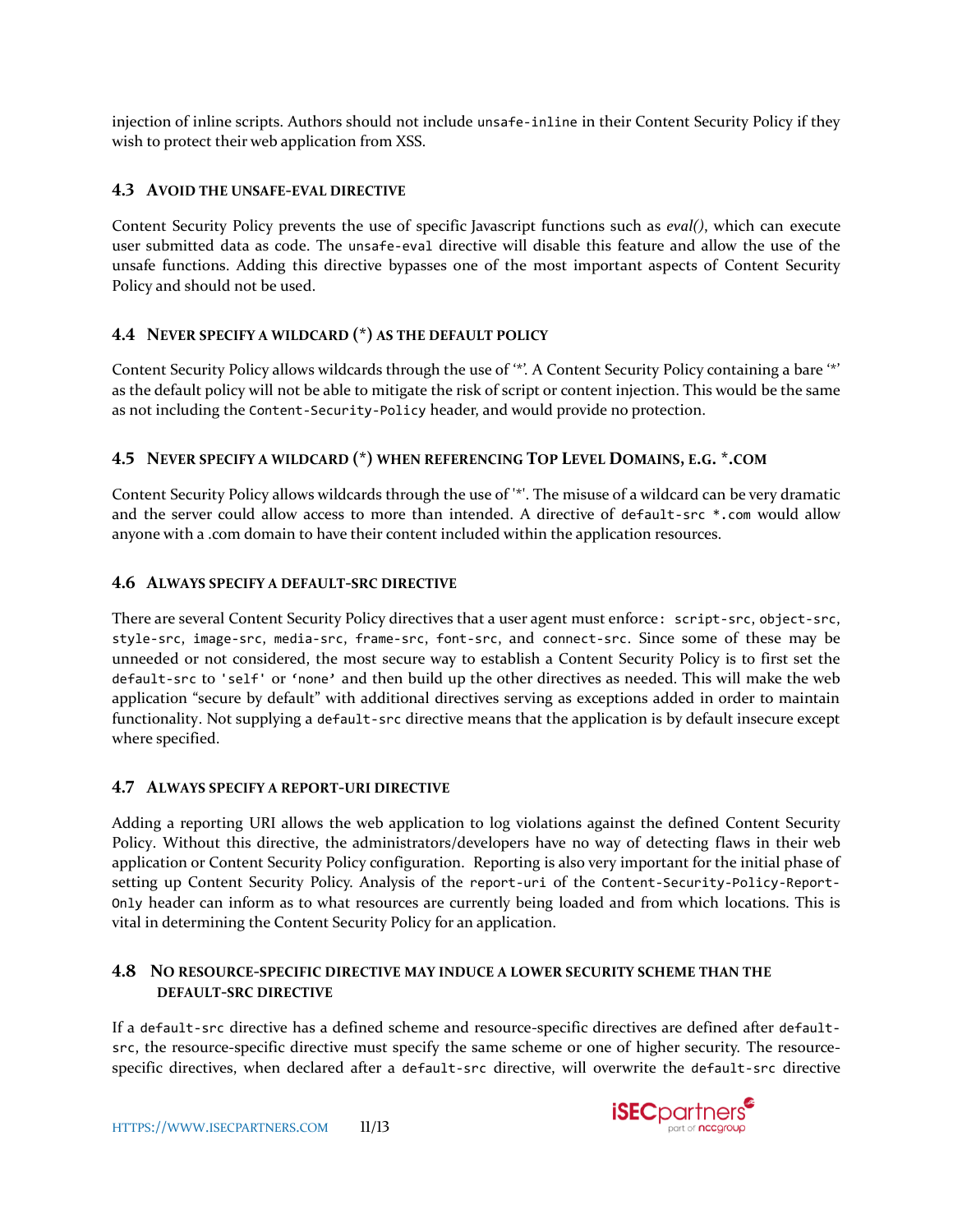completely for that particular resource. Care needs to be taken when schemes are defined to not induce lower security restrictions for specific resources. An example of improper use:

```
Content-Security-Policy: default-src https:; frame-src frame.csp.com; //WRONG
```
This header would restrict all resources except frames from being passed over HTTPS, but would allow frames to be loaded over an HTTP connection. There are rare cases where this is the intended functionality, but generally this is not advisable.

# **4.9 ALL CONTENT SECURITY POLICIES SHOULD USE THE REPORT-ONLY FUNCTIONALITY TO OBSERVE AND DETECT ANY NEEDED CHANGES IN THE CONTENT SECURITY POLICY**

A Content Security Policy configuration is only as secure as the directives used to define it. Once the Content-Security-Policy header is established, using the Content-Security-Policy-Report-Only header will allow for testing different directives to see how the current policy can be trimmed or modified to create the most restrictive policy possible while still allowing all resources to be obtained. The Content-Security-Policy-Report-Only header should be used in tandem with the Content-Security-Policy header to monitor the application for any resource violations and to secure the application.

The report-only mode should also be used to test significant changes in the Content Security Policy configuration before adding to the Content-Security-Policy header in order to maintain site functionality.

# **4.10 NEVER USE A PATH WITHIN THE RESOURCE LOCATION**

According to Content Security Policy 1.0 client browsers should ignore any paths specified a directive source location. If a path is specified in the source location and the author of the policy does not realize that it will be dropped during processing, the directive may include resource locations that are not secure or not under the author's control. An example of including an unsupported path:

```
Content-Security-Policy: default-src csp.com/secure/;
```
This header specifies a path "/secure" in the csp.com domain as the source of all resources for the application. Content Security Policy 1.0 does not support paths in this manner, so the header would actually allow all resources from the csp.com domain instead of only from the "/secure" path.

Note: Content Security Policy 1.1 may support the use of paths, so this recommendation may change in the future.

# **5 CONCLUSION**

Content Security Policy allows for fine-grain access control over resource origin for web applications. The implementation of a basic form of Content Security Policy can be easily accomplished on any website. The Content-Security-Policy-Report-Only header gives the developers/administrators a process for adding Content Security Policy to a web application without breaking the functionality. The removal of inline script, inline style, and insecure functions can be a large task, so the Content Security Policy can be configured to allow these until the application code can be properly modified. If the prerequisite work is done, Content Security Policy can mitigate common content injection vulnerabilities. The best practices proposed above give the developers a guideline for designing a secure policy and avoiding some common missteps in the process.